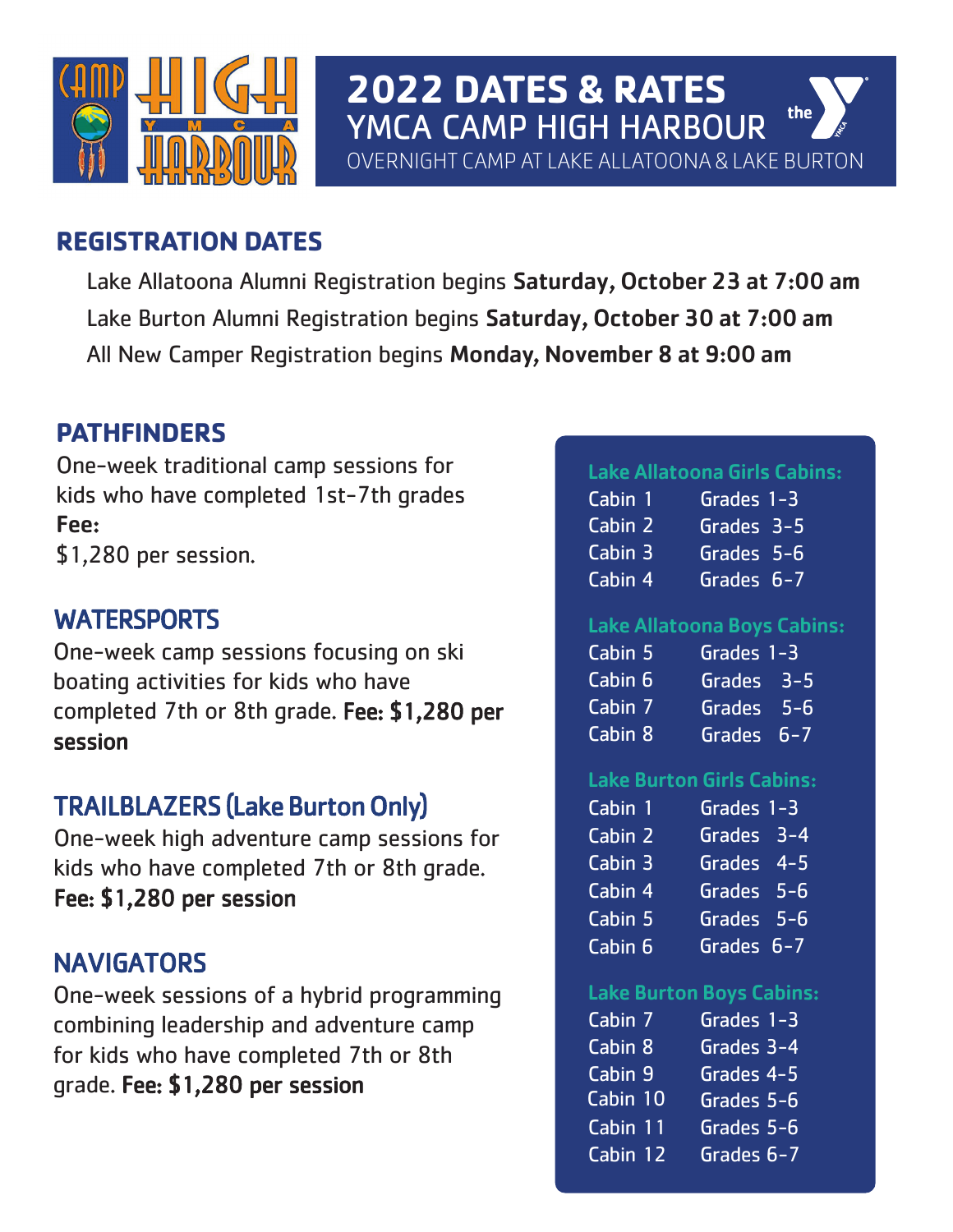### **Camp Session Dates**

Nine, one-week sessions available from June 5 through August 6, 2022

- Session 1: June 5 June 11
- Session 2: June 12 June 18
- Session 3: June 19 June 25
- Session 4: June 26 July 2
- Session 5: July 3 July 9
- Session 6: July 10 July 16
- Session 7: July 17 July 23
- Session 8: July 24 July 30
- Session 9: July 31 August 6